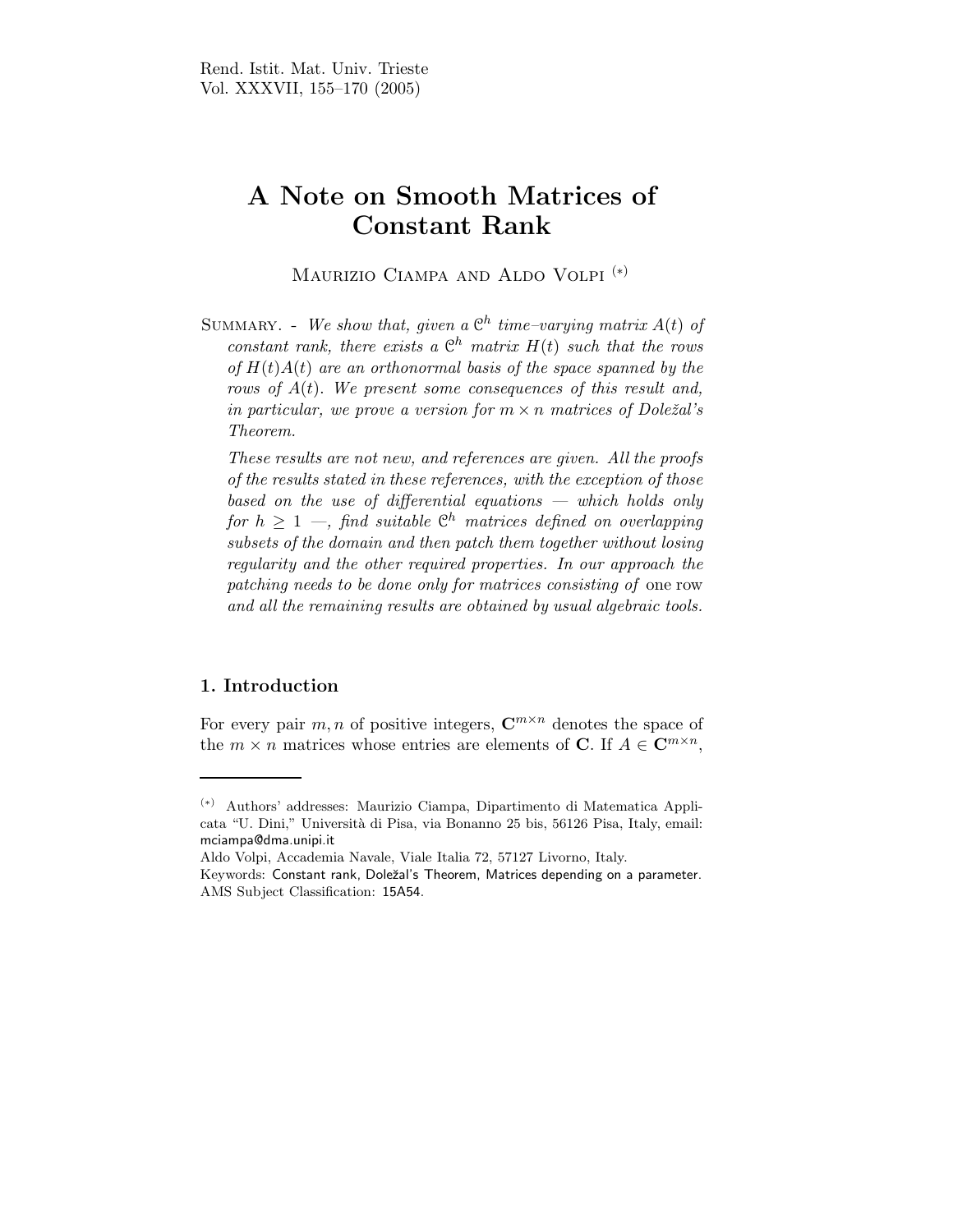the symbol  $\langle A \rangle$  will denote the subspace of  $\mathbb{C}^{1 \times n}$  spanned by the rows of A.

Let  $J \subset \mathbf{R}$  be an open interval, and let h be a non negative integer. A map

$$
A \in \mathcal{C}^h(J, \mathbf{C}^{m \times n})
$$

will be said a  $\mathbb{C}^h$  matrix on J or a  $\mathbb{C}^h$  m  $\times$  n matrix on J.

Let A be a  $\mathbb{C}^h$   $m \times n$  matrix on J. If there exists an integer k such that for every  $t \in J$  it is rank  $A(t) = k$ , we will say that A is a  $\mathbb{C}^h$   $m \times n$  matrix of constant rank k on J.

In Section 2 of this paper, we prove (see Theorem 2.4) that if A is a  $\mathbb{C}^h$   $m \times n$  matrix of constant rank  $k \geq 1$  on J, then there exists a  $\mathcal{C}^h$   $k \times m$  matrix H on J such that for every  $t \in J$  the rows of  $H(t)A(t)$  are an orthonormal basis of  $\langle A(t)\rangle$ . The main tool in the proof is a Lemma (see Lemma 2.2) which establishes that, given elements  $a_1, \ldots, a_m$  in  $\mathcal{C}^h(J, \mathbf{C}^{1 \times n})$  spanning, for every  $t \in J$ , a subspace of dimension at least one, there exists a linear combination  $\omega_1 a_1 + \cdots + \omega_m a_m$  never vanishing on J with every  $\omega_j \in \mathcal{C}^{\infty}(J, \mathbf{R})$ .

Using Theorem 2.4, in Section 3 we prove various Corollaries. In particular we prove Corollary  $3.1$  — the existence of a  $\mathbb{C}^h$  matrix of constant rank on J whose rows, for every  $t \in J$ , are an orthonormal basis of the orthogonal complement  $\langle A(t)\rangle^{\perp}$  of  $\langle A(t)\rangle$  in  $\mathbb{C}^{1\times n}$  — and Corollary 3.2 — a version for  $m \times n$  matrices of Doležal's Theorem.

These results are not new. The existence of  $\mathcal{C}^h$  matrices of constant rank on J whose rows, for every  $t \in J$ , are bases of  $\langle A(t) \rangle$  or of  $\langle A(t) \rangle^{\perp}$  has been proved by Sibuya (Theorem 6 and Remark 3 of [13]), Kato (Chapter 2, Section 4, Paragraph 2 of [10]) and Gohberg et al. (Corollary 13.6.5 of [7]) — see also Rheinboldt (Section 3 of [11]), Evard (Theorem 8.2 of [4])and Evard and Jafari (Theorem 5 of [5]) for generalizations to matrices depending on more than a single real variable. Doležal's Theorem has been proved first in Doležal [3] and Weiss and Falb [15]; — for generalizations see Silverman and Bucy [14], Sen and Chidambara [12] and Grasse [8].

All the proofs of the cited results, with the exception of Kato (which finds these bases as the solution of a suitable differential equation), find suitable  $\mathbb{C}^h$  matrices defined on overlapping subset of the domain and then patch them together without losing regularity and the other required properties. In our approach the patching needs to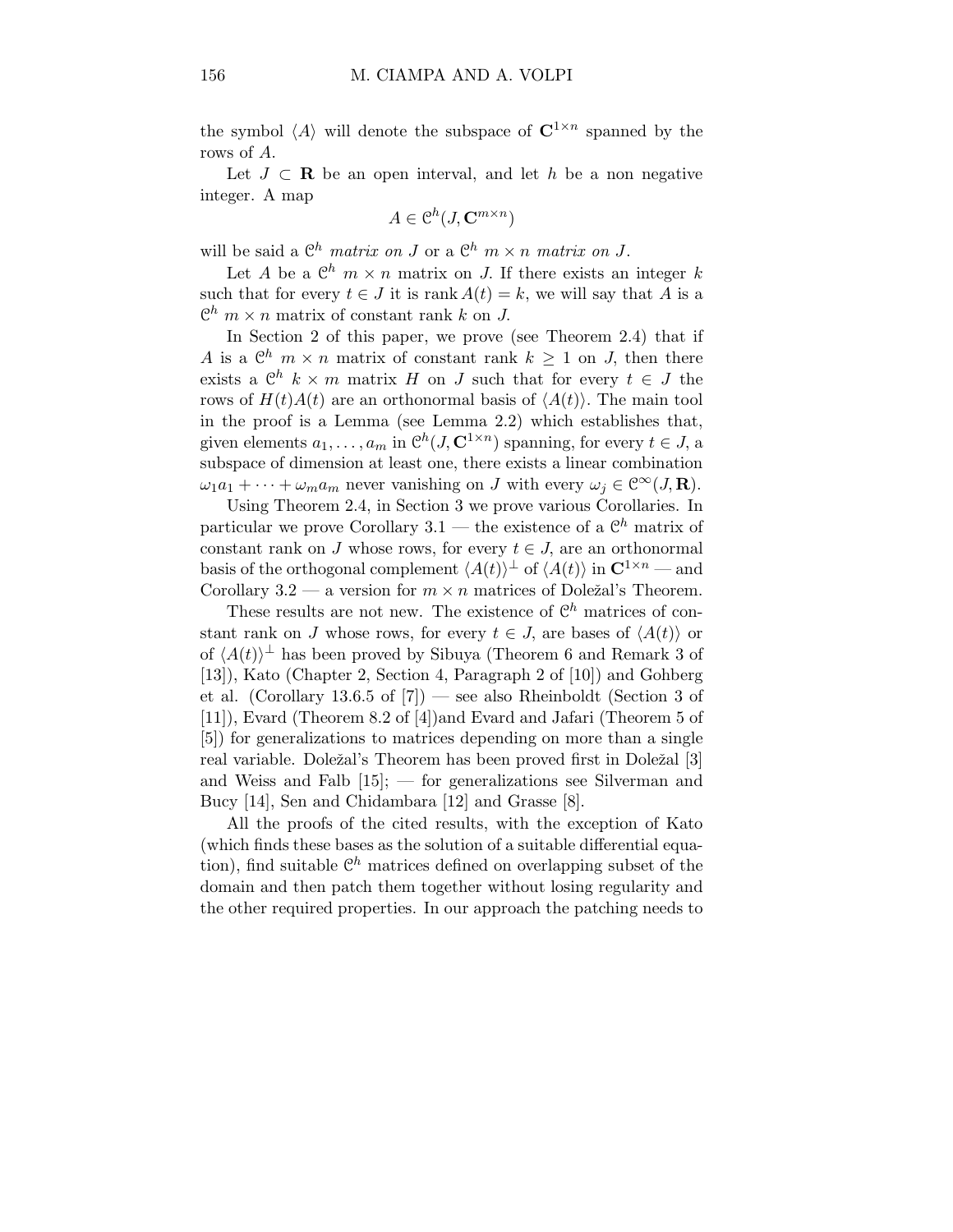be done only for matrices consisting of one row — see Lemma  $2.2$  and all the remaining results are obtained by usual algebraic tools.

Our approach allow us to prove that, given a  $\mathcal{C}^h$  matrix A such that rank  $A(t)$  is at least k for every  $t \in J$ , there exists a  $\mathbb{C}^h$   $k \times m$ matrix H such that, for every  $t \in J$ , the rows of  $H(t)A(t)$  are an orthonormal set in  $\langle A(t)\rangle$  — see Theorem 2.3. This result is somehow complementary to those of Silverman and Bucy [14], where a  $n \times n$ matrix A such that rank  $A(t)$  is at most k for every t is considered.

Other factorizations of a  $\mathbb{C}^h$  matrix have been considered (see Gingold and Hsieh [6], Dieci and Eirola [2] and Chern and Dieci [1]). Even if these results have been obtained without using Doležal's Theorem, such theorem may play a role in them. As an example, in the Appendix we show how the use of Doležal's Theorem may simplify the (nontrivial) proof of the existence of smooth SVD and complete QR factorizations given by Chern and Dieci (Theorem 2.4 and Corollary 2.5 in [1]).

The authors wish to express their gratitude to M. Poletti for his encouragements and suggestions.

#### 2. Main theorems and their proofs

If  $A \in \mathbb{C}^{m \times n}$ , the symbol  $A^*$  denotes the matrix  $\bar{A}^T \in \mathbb{C}^{n \times m}$ . In  $\mathbb{C}^{m \times n}$  we will consider the canonical hermitian product defined by  $A \bullet B = \text{tr}(AB^*)$ . If W is a subspace of  $\mathbb{C}^{m \times n}$ , then  $W^{\perp}$  denotes the orthogonal complement of W in  $\mathbb{C}^{m \times n}$ .

LEMMA 2.1. Let  $a_1, \ldots, a_m \in \mathcal{C}^0(J, \mathbf{C}^{1 \times n})$  be such that for every  $t \in J$  there exists  $i \in \{1, \ldots, m\}$  such that  $a_i(t) \neq 0$ .

Then, for every  $t_0 \in J$  there exist two sequences

 $\cdots < t_{-2} < t_{-1} < t_0$  and  $t_0 < t_1 < t_2 < \cdots$ 

(each of them may be finite and has at least two terms) such that

 $(a.1) \sup\{t_0, t_1, t_2, \dots\} = \sup J$ 

 $(a.2)$  inf{ ...,  $t_{-2}, t_{-1}, t_0$ } = inf J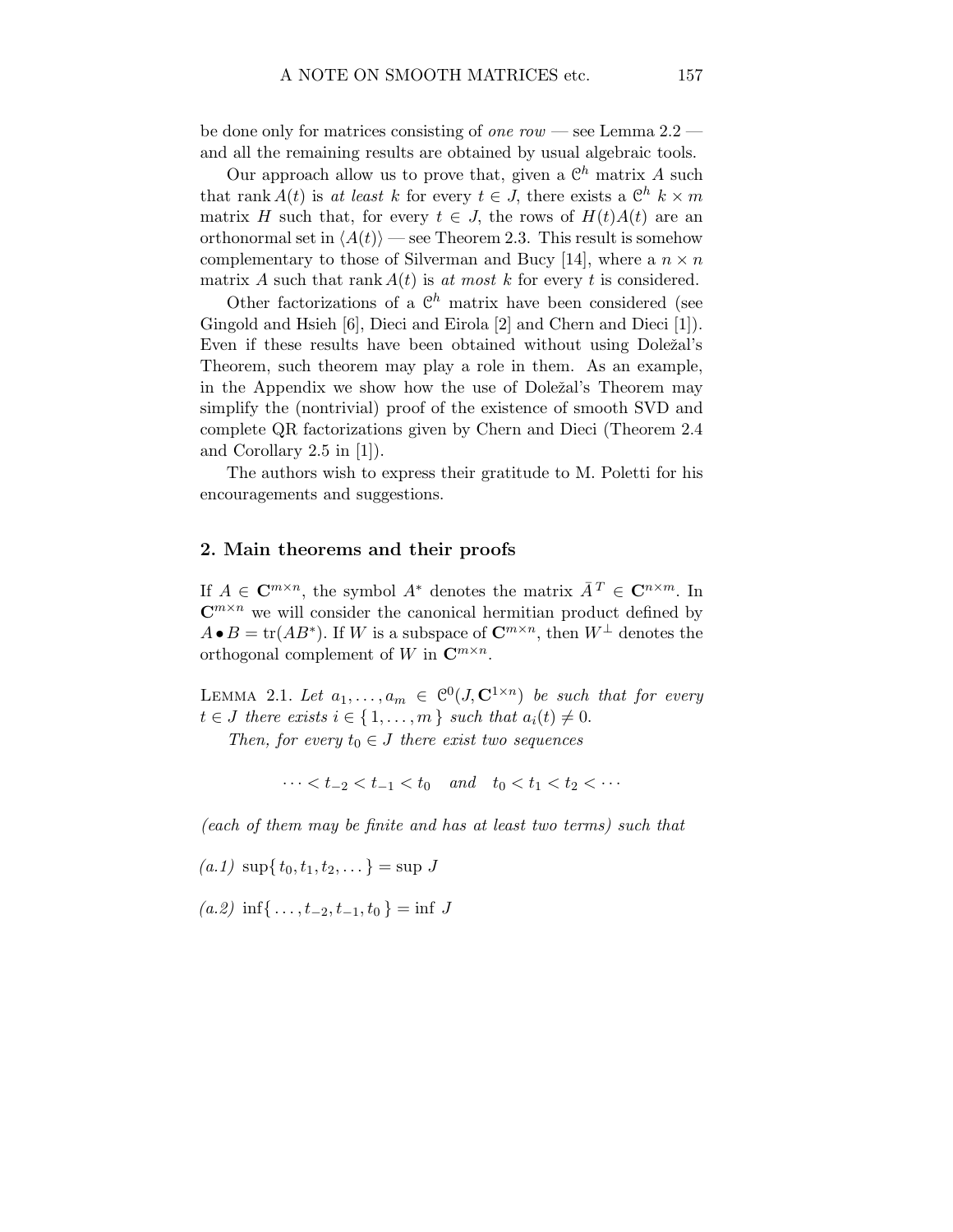(b.1) for every  $\ell \geq 0$  such that there exists  $t_{\ell+1}$ , there exists  $i_{\ell} \in$  $\{1,\ldots,m\}$  such that

$$
a_{i_{\ell}}(t) \neq 0 \quad \text{for every } t \in [t_{\ell}, t_{\ell+1})
$$

(b.2) for every  $\ell \leq 0$  such that there exists  $t_{\ell-1}$ , there exists  $i_{\ell-1} \in$  $\{1, \ldots, m\}$  such that

$$
a_{i_{\ell-1}}(t) \neq 0 \quad \text{for every } t \in (t_{\ell-1}, t_{\ell}]
$$

*Proof.* For every  $\tau \in J$ , define the real numbers  $\theta^+(\tau)$  and  $\theta^-(\tau)$  as follows: for every  $i \in \{1, \ldots, m\}$ , let

$$
\theta^{(i, +)}(\tau) = \begin{cases} \tau & \text{if } a_i(\tau) = 0\\ \sup\{\sigma \in J : a_i(t) \neq 0 \text{ for every } t \in [\tau, \sigma)\} & \text{if } a_i(\tau) \neq 0 \end{cases}
$$

and

$$
\theta^{(i,-)}(\tau) = \begin{cases} \tau & \text{if } a_i(\tau) = 0\\ \inf\{\sigma \in J : a_i(t) \neq 0 \text{ for every } t \in (\sigma, \tau] \} & \text{if } a_i(\tau) \neq 0 \end{cases}
$$

then

$$
\theta^+(\tau) = \max_{1 \leq i \leq m} \theta^{(i, +)}(\tau) \quad , \quad \theta^-(\tau) = \min_{1 \leq i \leq m} \theta^{(i, -)}(\tau).
$$

By the assumptions it is: inf  $J \leq \theta^{-}(\tau) < \tau < \theta^{+}(\tau) \leq \sup J$ . Consider the following two procedures.

- $P^+$ : let  $t_\ell \in J$  where  $\ell$  is a non-negative integer; define  $t_{\ell+1}$  :=  $\theta^+(t_\ell)$ ; if  $t_{\ell+1} = \sup J$  then stop; if  $t_{\ell+1} < \sup J$  then define  $\ell := \ell + 1$  and apply  $P^+$  to  $t_{\ell}$ .
- $P^-$ : let  $t_\ell \in J$  where  $\ell$  is a non-positive integer; define  $t_{\ell-1}$  :=  $\theta^{-}(t_{\ell})$ ; if  $t_{\ell-1} = \inf J$  then stop; if  $t_{\ell-1} > \inf J$  then define  $\ell := \ell - 1$  and apply  $P^-$  to  $t_{\ell}$ .

Let  $t_0 \in J$ , and consider the two sequences  $t_0, t_1, t_2, \ldots$  and  $t_0, t_{-1}, t_{-2},...$  obtained by applying to  $t_0$  the procedures  $P^+$  and  $P^-$  respectively. Observe that both sequences may be finite; however, at least  $t_1$  and  $t_{-1}$  exist.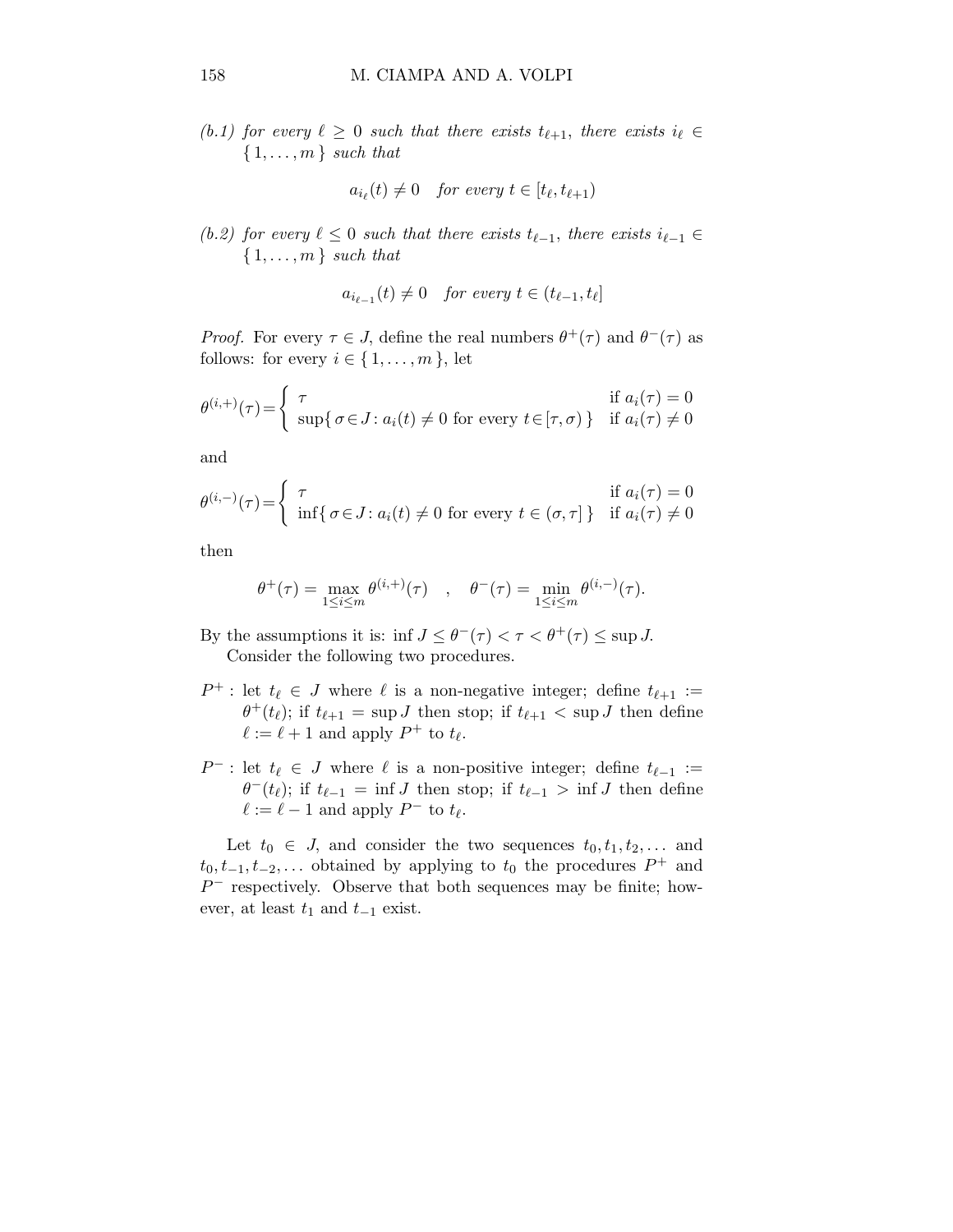Obviously, properties (b.1) and (b.2) hold.

To prove (a.1), assume that there exists  $t_{\ell}$  for every integer  $\ell \geq 0$ , otherwise the statement is obvious.

Let  $\tau = \sup_{\ell \geq 0} t_{\ell}$  and assume, by contradiction,  $\tau < \sup J$ , so that  $\tau \in J$ . Let  $i \in \{1, \ldots, m\}$ ; for every  $\ell \geq 0$  let  $\eta_{i\ell} = \theta^{(i, +)}(t_{\ell}) \in$  $[t_{\ell}, t_{\ell+1}]$ , then  $a_i(\eta_{i\ell}) = 0$ , hence  $\lim_{\ell \to \infty} a_i(\eta_{i\ell}) = 0$ ; moreover, since  $\lim_{\ell \to \infty} \eta_{i\ell} = \tau$  and  $a_i$  is continuous, it is also  $\lim_{\ell \to \infty} a_i(\eta_{i\ell}) = a_i(\tau);$ then  $a_i(\tau) = 0$ . As a consequence,  $a_i(\tau) = 0$  for  $i = 1, \ldots, m$ . This is a contradiction.

Analogously we prove statement (a.2).

 $\Box$ 

LEMMA 2.2. Let  $a_1, \ldots, a_m \in \mathcal{C}^h(J, \mathbf{C}^{1 \times n})$  be such that

$$
\dim \langle a_1(t), \ldots, a_m(t) \rangle \neq 0 \quad \text{for every } t \in J.
$$

There exist

$$
\omega_1,\ldots,\omega_m\in\mathcal{C}^\infty(J,\mathbf{R})
$$

such that

$$
\sum_{i=1}^{m} \omega_i(t) a_i(t) \neq 0 \quad \text{for every } t \in J.
$$

*Proof.* Let  $t_0 \in J$ , and let  $\dots, t_{-2}, t_{-1}, t_0$  and  $t_0, t_1, t_2, \dots$  be the sequences obtained applying Lemma 2.1 to  $a_1, \ldots, a_m$  and to  $t_0$ . In what follows we prove the statement assuming that there exists  $t_{\ell}$ for every  $\ell \in \mathbb{Z}$ . The other cases have similar proof.

For every  $\ell \in \mathbf{Z}$ , let  $a_{i_{\ell}}$  be as in (b.1) and (b.2) of Lemma 2.1, and choose  $\epsilon_{\ell} > 0$  such that, defined

$$
U_{\ell} = (t_{\ell} - \epsilon_{\ell}, t_{\ell+1}) \quad \text{for } \ell \ge 0 \quad , \quad U_{\ell} = (t_{\ell}, t_{\ell+1} + \epsilon_{\ell}) \quad \text{for } \ell < 0
$$

it is

$$
\inf U_{\ell} < \sup U_{\ell-1} < \inf U_{\ell+1} < \sup U_{\ell}
$$

and

$$
a_{i_{\ell}}(t) \neq 0 \quad \text{for every } t \in U_{\ell}.
$$

For every  $\ell \in \mathbf{Z}$ , choose

$$
\zeta_\ell\in\mathcal{C}^\infty(J,\mathbf{R})
$$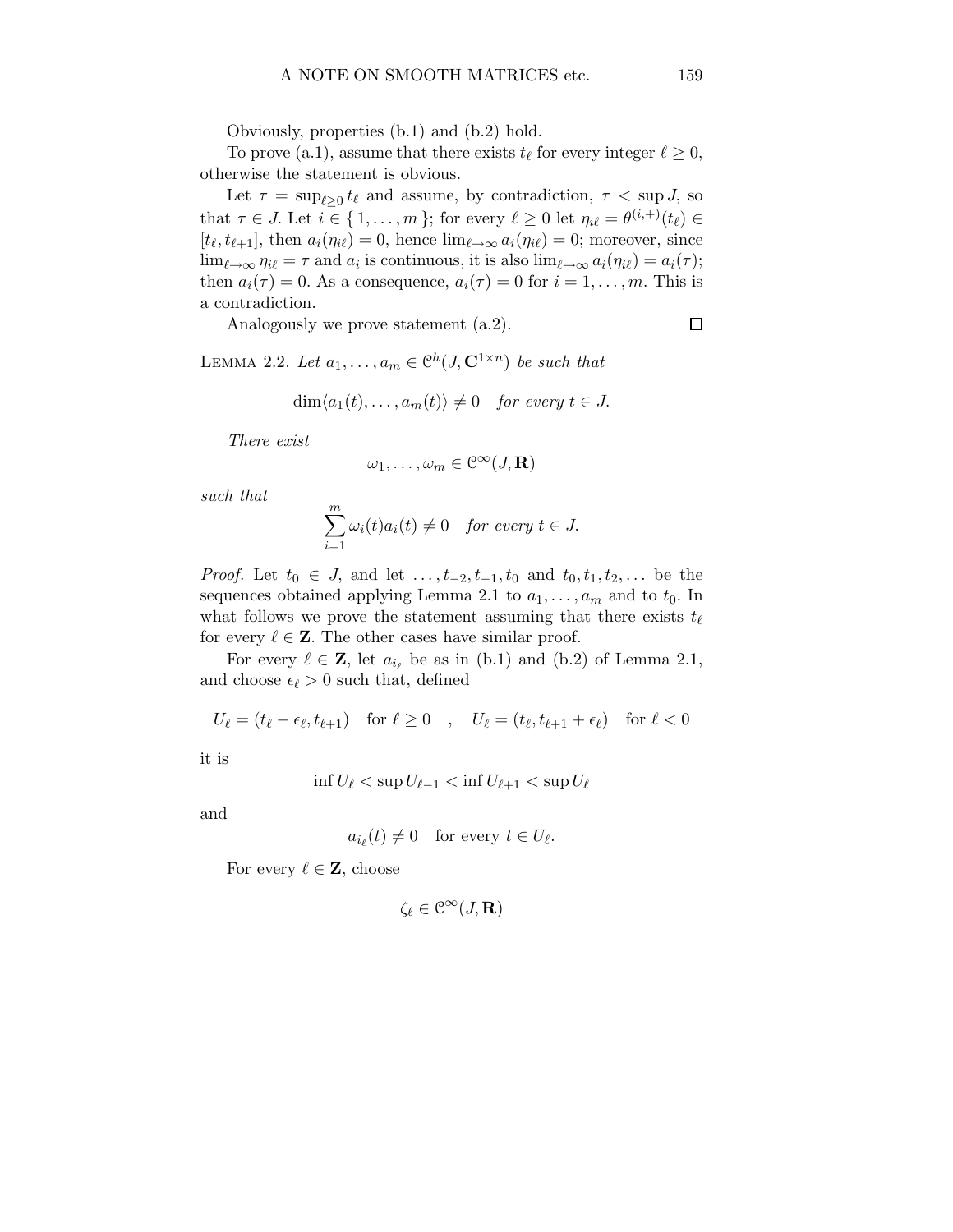such that

$$
\zeta_{\ell}(t) \neq 0
$$
 for every  $t \in U_{\ell}$ ,  $\zeta_{\ell}(t) = 0$  for every  $t \in J \setminus U_{\ell}$ 

and let

$$
u_{\ell} = \zeta_{\ell} a_{i_{\ell}} \in \mathcal{C}^{h}(J, \mathbf{C}^{1 \times n}).
$$

Let  $\alpha_0 = 1 \in \mathbb{C}^\infty(J, \mathbf{R})$ ; we prove by induction on  $\ell$  that for every integer  $\ell \geq 1$  there exist  $\alpha_{-\ell}, \alpha_{\ell} \in \mathcal{C}^{\infty}(J, \mathbf{R})$  such that, defined

$$
w_{\ell} = \sum_{\lambda = -\ell}^{\ell} \alpha_{\lambda} u_{\lambda}
$$

it is

$$
w_{\ell}(t) \neq 0
$$
 for every  $t \in \bigcup_{\lambda=-\ell}^{\ell} U_{\lambda}$ .

For  $\ell = 1$ : if for every  $t \in U_0 \cap U_1$  there exists  $\beta(t) \in \mathbf{R}$  such that  $u_0(t) + \beta(t)u_1(t) = 0$ , then the function  $\beta: U_0 \cap U_1 \to \mathbf{R}$  is a uniquely determined never vanishing  $\mathcal{C}^h$  function, so that the sign of  $\beta(t)$  is constant on  $U_0 \cap U_1$ ; if  $\beta > 0$ , choose  $\alpha_1 = -1 \in \mathbb{C}^\infty(J, \mathbf{R})$ , if  $\beta < 0$  choose  $\alpha_1 = 1 \in \mathbb{C}^\infty(J, \mathbf{R}).$ 

If there exists  $\tau \in U_0 \cap U_1$  such that for every  $\beta \in \mathbf{R}$  it is  $u_0(\tau) + \beta u_1(\tau) \neq 0$ , let

$$
\rho(t) = \begin{cases} ||u_0(t)||/||u_1(t)|| & t \in U_1 \\ 0 & t \ge \sup U_1 \end{cases}
$$

.

It is  $\rho \in \mathcal{C}^h((\inf U_1, +\infty), \mathbf{R})$  and

$$
\rho(t) > 0 \quad t \in U_0 \cap U_1,
$$
  
\n
$$
\rho(t) = 0 \quad t \in [\sup U_0, +\infty),
$$
  
\n
$$
\lim_{t \to \inf U_1} \rho(t) = +\infty.
$$

Let  $b: U_0 \cap U_1 \to \mathbf{R}$  such that for every  $t \in U_0 \cap U_1, u_0(t)$  +  $b(t)u_1(t)$  is the vector of minimum norm in the set of the vectors of the form  $u_0(t) + \beta u_1(t), \beta \in \mathbf{R}$ . Since for every  $t \in U_0 \cap U_1$  we have:

$$
b(t) = -\frac{u_0(t) \bullet u_1(t) + u_1(t) \bullet u_0(t)}{2 ||u_1(t)||^2}
$$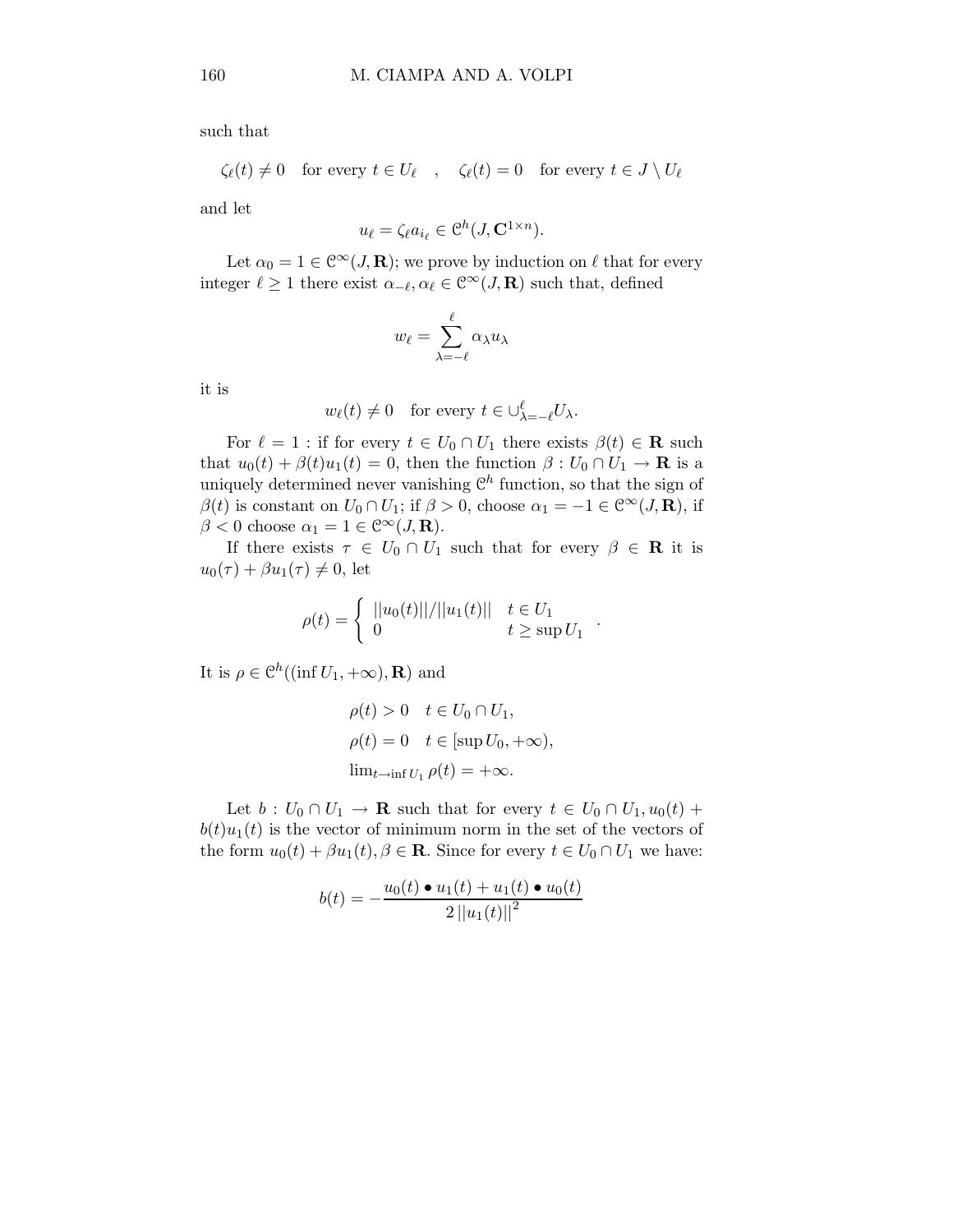then it is  $b \in \mathcal{C}^h(U_0 \cap U_1, \mathbf{R})$ .

There exists a neighborhood  $(c, d)$  of  $\tau$  where the function  $f \in$  $\mathcal{C}^h(U_0 \cap U_1, \mathbf{R})$  defined by

$$
f(t) = ||u_0(t) + b(t)u_1(t)||
$$

is a not vanishing function. Therefore:

for every 
$$
t \in (c, d)
$$
 and every  $\beta \in \mathbf{R}$  it is  $u_0(t) + \beta u_1(t) \neq 0$ .

Now we consider

$$
m = \min_{(\inf U_1, \tau]} \rho(t) \quad , \quad M = \max_{[\tau, \sup U_0]} \rho(t)
$$

$$
\mu = 2M - \frac{m}{2} \quad , \qquad \lambda = \frac{m}{2} + \frac{\mu}{2}
$$

and the sequence  $(\phi_{\nu})_{\nu \in \mathbf{N}}, \phi_{\nu} \in \mathcal{C}^{\infty}(\mathbf{R}, (\frac{m}{2}))$  $(\frac{m}{2}, 2M))$  defined by

$$
\phi_{\nu}(t) = \lambda + \frac{\mu}{\pi} \arctan \left[\nu(t-\tau)\right].
$$

It is

$$
\lim_{\nu \to \infty} \phi_{\nu}(d) = \lambda + \frac{\mu}{2} = 2M
$$

$$
\lim_{\nu \to \infty} \phi_{\nu}(c) = \lambda - \frac{\mu}{2} = \frac{m}{2}
$$

as a consequence, there exists  $\nu_0 \in \mathbb{N}$  such that

$$
\phi_{\nu_0}(t) < \rho(t) \quad \text{for inf } U_1 < t \leq c \quad , \quad \phi_{\nu_0}(t) > \rho(t) \quad \text{for } t \geq d.
$$

Assuming  $\alpha_1 = \phi_{\nu_0} \in \mathcal{C}^{\infty}(J, \mathbf{R})$  we have

$$
\alpha_1(t) > 0 \quad \text{for } t \in J,
$$
  
\n
$$
\alpha_1(t) < \rho(t) \quad \text{for } t \in (\inf U_1, c],
$$
  
\n
$$
\alpha_1(t) > \rho(t) \quad \text{for } t \in [d, \sup J).
$$

The same argument allows us to choose  $\alpha_{-1}$ .

Once obtained  $\alpha_{-\ell}, \ldots, \alpha_{\ell}$  for a  $\ell \geq 1$ ,  $\alpha_{-(\ell+1)}, \alpha_{\ell+1}$  may be obtained from

$$
\cup_{\lambda = -\ell}^{\ell} U_{\lambda}, U_{-(\ell+1)}, U_{\ell+1}, w_{\ell}, u_{-(\ell+1)}, u_{\ell+1}
$$

in the same way  $\alpha_{-1}, \alpha_1$  have been obtained from

$$
U_0, U_{-1}, U_1, u_0, u_{-1}, u_1.
$$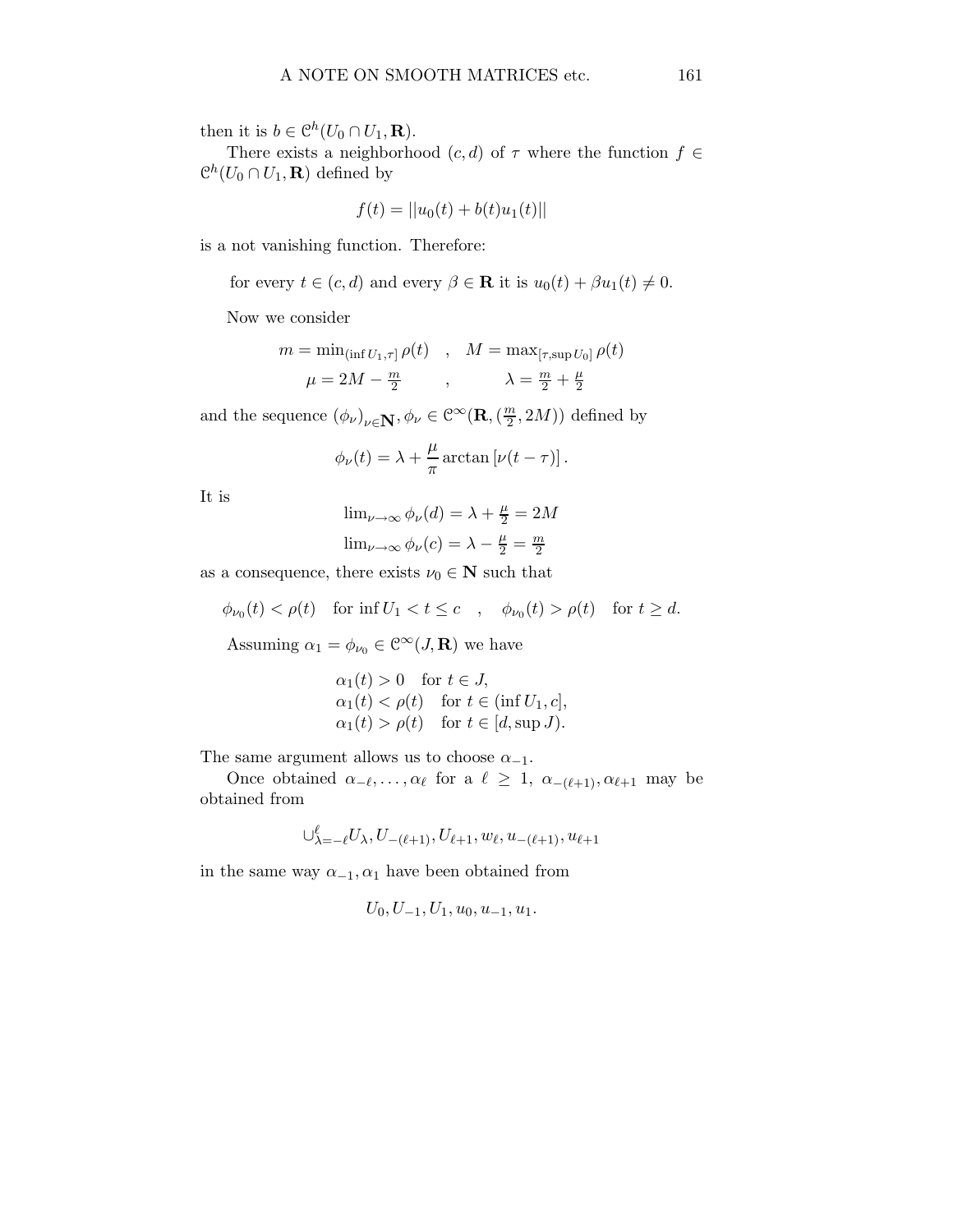For  $i = 1, \ldots, m$ , let

$$
\omega_i = \sum_{\ell \text{ s.t. } i_\ell = i} \zeta_\ell \alpha_\ell
$$

and observe that the sum is well defined since for every  $t \in J$  at most two terms are not zero. It is immediately seen that  $\omega_1, \ldots, \omega_m$ verify the statement. 口

THEOREM 2.3. Let A be a  $\mathbb{C}^h$   $m \times n$  matrix on J, and let  $k \geq 1$  be an integer.

If rank  $A(t) \geq k$  for every  $t \in J$ , then there exists  $H \in \mathcal{C}^h(J, \mathbb{C}^{k \times m})$ such that for every  $t \in J$  the rows of  $H(t)A(t)$  are an orthonormal set in  $\langle A(t) \rangle$ .

Proof. By induction on k.

If  $k = 1$ , by Lemma 2.2 there exist  $\omega_1, \ldots, \omega_m \in \mathcal{C}^{\infty}(J, \mathbf{R})$  such that

$$
(\omega_1(t), \ldots, \omega_m(t))A(t) \neq 0
$$
 for every  $t \in J$ .

Let

$$
\omega = ||(\omega_1, \dots, \omega_m)A||^{-1}(\omega_1, \dots, \omega_m) \in \mathcal{C}^h(J, \mathbf{C}^{1 \times m}).
$$

Then  $H = \omega$  verifies the statement.

Assume the statement proved for an integer  $k \geq 1$ , and let rank  $A(t) \geq k+1$  for every  $t \in J$ .

Let  $\omega$  be as above and let  $b_1 = \omega A \in \mathcal{C}^h(J, \mathbb{C}^{1 \times n})$  so that  $||b_1(t)|| = 1$  for every  $t \in J$ . Observe that for every  $t \in J$  it is

$$
\langle A(t) \rangle = \langle b_1(t) \rangle \oplus \{ a \in \langle A(t) \rangle : b_1(t) \bullet a = 0 \}
$$

and

$$
\{a \in \langle A(t) \rangle : b_1(t) \bullet a = 0\} = \langle A(t) - A(t)b_1^*(t)b_1(t) \rangle =
$$
  
= 
$$
\langle (I - A(t)b_1^*(t)\omega(t))A(t) \rangle.
$$

Moreover  $(I - Ab_1^*\omega)A$  is a  $\mathbb{C}^h$  matrix on J and for every  $t \in J$ its rank is at least k. The statement for  $k + 1$  is then obtained by applying the induction to the matrix  $(I - Ab_1^* \omega)A$ .  $\Box$ 

The following statement is an immediate consequence of Theorem 2.3.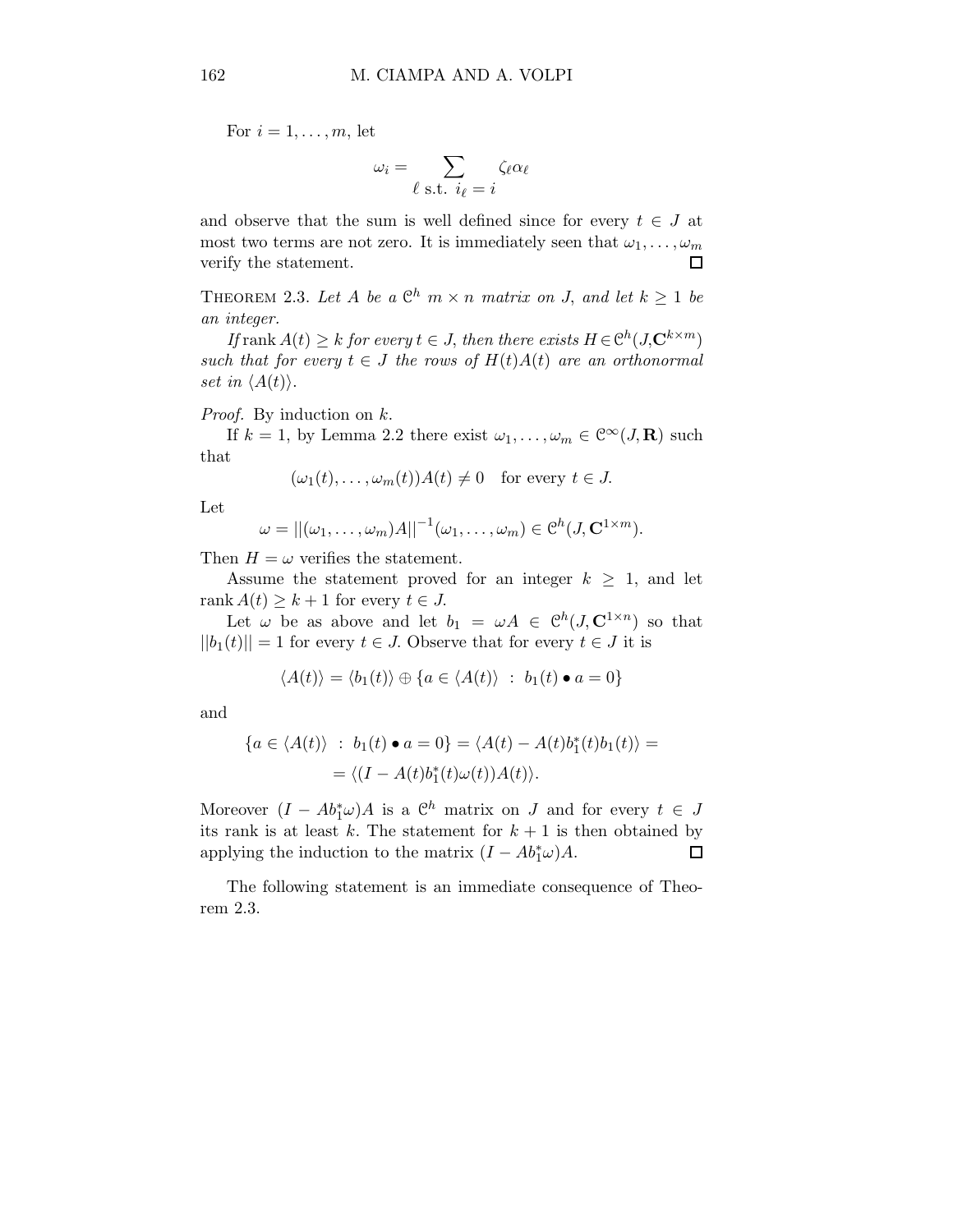THEOREM 2.4. Let A be a  $\mathbb{C}^h$   $m \times n$  matrix of constant rank k on J, and let  $k > 1$ .

There exists  $H \in \mathcal{C}^h(J, \mathbf{C}^{k \times m})$  such that for every  $t \in J$  the rows of  $H(t)A(t)$  are an orthonormal basis of  $\langle A(t) \rangle$ .

Obviously, rank  $H(t) = k$  for every  $t \in J$ .

### 3. Some Corollaries and Doležal's Theorem

In this Section we use Theorem 2.4 to prove some Corollaries. In particular, we give a new proof of Doležal's Theorem (see Corollary 3.2).

COROLLARY 3.1. Let A be a  $\mathbb{C}^h$   $m \times n$  matrix of constant rank  $k < n$ on J. There exists a  $\mathbb{C}^h$   $(n-k) \times n$  matrix  $\Omega$  of constant rank  $n-k$ on J such that for every  $t \in J$  the rows of  $\Omega(t)$  are an orthonormal basis of  $\langle A(t) \rangle^{\perp}$ .

In particular, for every  $t \in J$  it is  $\langle A(t) \rangle^{\perp} = \langle \Omega(t) \rangle$ .

*Proof.* If  $k = 0$ ,  $\Omega = I \in \mathcal{C}^h(J, \mathbb{C}^{n \times n})$  verifies the statement.

Otherwise, by Theorem 2.4 there exists  $B \in \mathcal{C}^h(J, \mathbf{C}^{k \times n})$  such that for every  $t \in J$  the rows of  $B(t)$  are an orthonormal basis of  $\langle A(t)\rangle.$ 

It is easily seen that for every  $t \in J$  and for every  $x \in \mathbb{C}^{1 \times n}$  it is

"orthogonal projection of x on  $\langle A(t) \rangle$ " =  $xB^*(t)B(t)$ 

hence

"normal component of x with respect to  $\langle A(t) \rangle$ " =  $x(I - B^*(t)B(t)).$ 

As a consequence, for every  $t \in J$ , it is

$$
\langle A(t) \rangle^{\perp} = \langle I - B^*(t)B(t) \rangle.
$$

Since  $I - B^*B$  is a  $\mathbb{C}^h$  matrix of constant rank  $n - k$  on J, by Theorem 2.4 there exists  $H \in \mathcal{C}^h(J, \mathbf{C}^{(n-k)\times n})$  such that for every  $t \in J$  the rows of  $H(t)(I - B^*(t)B(t))$  are an orthonormal basis of  $\langle I - B^*(t)B(t) \rangle$ .

Then  $\Omega = H(I - B^*B)$  verifies the statement.

 $\Box$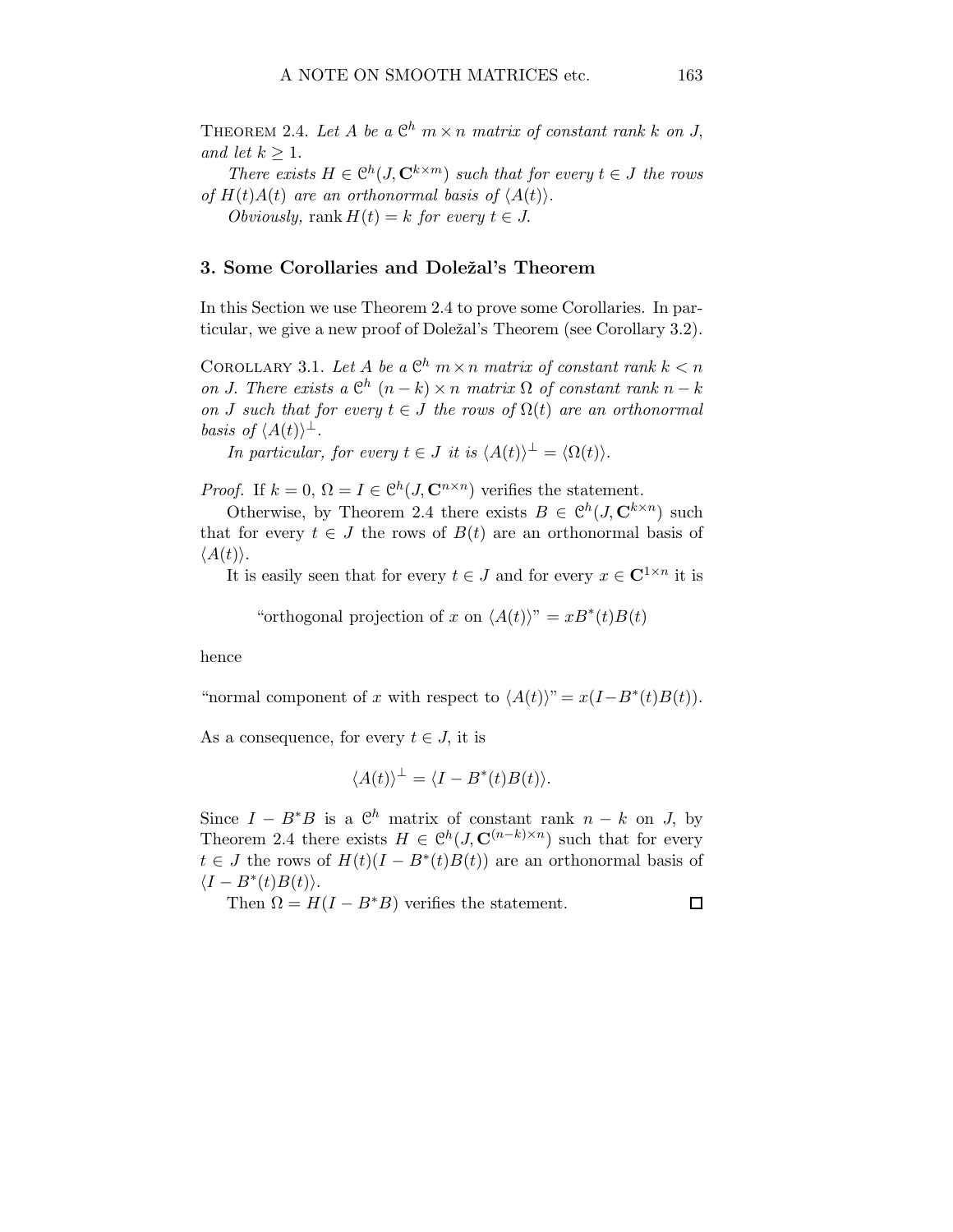COROLLARY 3.2 (DOLEŽAL'S THEOREM). Let A be a  $\mathbb{C}^h$   $m \times n$  matrix of constant rank k on J and let  $1 \leq k < m$ .

There exist a  $\mathbb{C}^h$   $m \times m$  matrix H and a  $\mathbb{C}^h$   $k \times n$  matrix  $A_1$  of constant rank k on J such that for every  $t \in J$  it is

$$
H(t) \text{ non singular }, A(t) = H(t) \left[ \begin{array}{c} A_1(t) \\ 0 \end{array} \right] \begin{array}{c} k \\ m - k \end{array}.
$$

*Proof.* By Theorem 2.4 there exists  $H_1 \in \mathcal{C}^h(J, \mathbb{C}^{k \times m})$  of constant rank k on J such that for every  $t \in J$  the rows of  $H_1(t)A(t)$  are a basis of  $\langle A(t) \rangle$ . Let  $A_1 = H_1 A \in \mathcal{C}^h(J, \mathbf{C}^{k \times n})$ ;  $A_1$  is obviously a  $\mathcal{C}^h$  $k \times n$  matrix of constant rank k on J.

Since  $A^* \in \mathcal{C}^h(J, \mathbf{C}^{n \times m})$  and for every  $t \in J$  it is rank  $A^*(t) = k$ , by Corollary 3.1 there exists  $H_2 \in \mathcal{C}^h(J, \mathbf{C}^{(m-k)\times m})$  of constant rank  $m - k$  on J such that for every  $t \in J$  it is  $\langle A^*(t) \rangle^{\perp} = \langle H_2(t) \rangle$ . **Obviously** 

$$
\left[\begin{array}{c} H_1 \\ H_2 \end{array}\right] \in \mathcal{C}^h(J, \mathbf{C}^{m \times m}) \quad , \quad \left[\begin{array}{c} H_1 \\ H_2 \end{array}\right] A = \left[\begin{array}{c} A_1 \\ 0 \end{array}\right] \begin{array}{c} k \\ m - k \end{array}.
$$

Moreover

$$
\begin{bmatrix} H_1(t) \\ H_2(t) \end{bmatrix}
$$
 is non singular for every  $t \in J$ .

Indeed: let  $t \in J$ ,  $x_1 \in \mathbb{C}^{1 \times k}$  and  $x_2 \in \mathbb{C}^{1 \times (m-k)}$  be such that  $(x_1, x_2)H(t) = 0$ ; then

$$
x_1H_1(t) = -x_2H_2(t)
$$
,  $x_1H_1(t)A(t) = -x_2H_2(t)A(t)$ ,  $x_1A_1(t) = 0$ .

Since rank  $A_1(t) = k$ , it is  $x_1 = 0$ ; since rank  $H_2(t) = m - k$ , it is  $x_2 = 0.$ 

The matrices

$$
H = \left[ \begin{array}{c} H_1 \\ H_2 \end{array} \right]^{-1} \quad \text{and} \quad A_1
$$

verify the statement.

COROLLARY 3.3. Let A be a  $\mathbb{C}^h$   $m \times n$  matrix of constant rank k on J and let  $1 \leq k \leq m$ . Then

$$
\qquad \qquad \Box
$$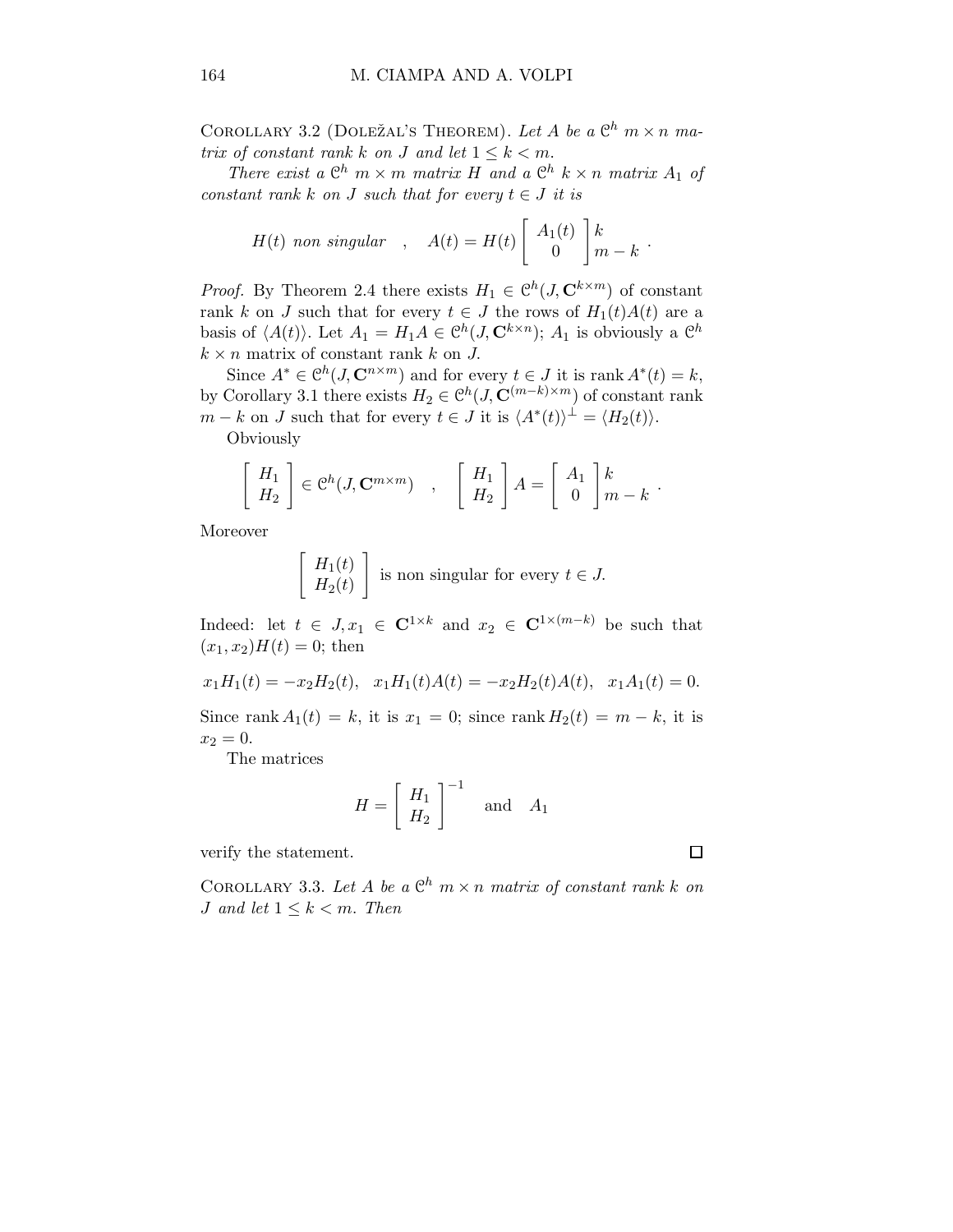(a) there exist  $U \in \mathcal{C}^h(J, \mathbb{C}^{m \times m})$  and a  $\mathcal{C}^h$  k x n matrix M of constant rank k on J such that for every  $t \in J$  the matrix  $U(t)$ is unitary and

$$
U(t)A(t) = \left[\begin{array}{c} M(t) \\ 0 \end{array}\right].
$$

Moreover

(b) if  $k < n$  there exist also  $V \in \mathcal{C}^h(J, \mathbb{C}^{n \times n})$  and  $B \in \mathcal{C}^h(J, \mathbb{C}^{k \times k})$ such that for every  $t \in J$  the matrix  $V(t)$  is unitary, the matrix  $B(t)$  is non singular and

$$
U(t)A(t)V(t) = \begin{bmatrix} B(t) & 0\\ 0 & 0 \end{bmatrix}
$$

.

*Proof.* By Doležal's Theorem applied to A, there exist a  $\mathbb{C}^h$   $m \times m$ matrix W on J and a  $\mathbb{C}^h$   $k \times n$  matrix N of constant rank k on J such that for every  $t \in J$  it is

$$
W(t) \text{ non singular }, \quad W(t)A(t) = \left[ \begin{array}{c} N(t) \\ 0 \end{array} \right].
$$

Let  $w_1, \ldots, w_m \in \mathcal{C}^h(J, \mathbf{C}^{1 \times m})$  be the rows of  $W$ ; the usual Gram-Schmidt procedure applied to the family  $w_m, \ldots, w_1$  allows us to find matrices  $T, U \in \mathcal{C}^h(J, \mathbb{C}^{m \times m})$  such that for every  $t \in J$  the matrix  $T(t)$  is upper triangular and non singular, the matrix  $U(t)$  is unitary, and  $T(t)W(t) = U(t)$ . Hence for every  $t \in J$  it is

$$
U(t)A(t) = T(t) \left[ \begin{array}{c} N(t) \\ 0 \end{array} \right] = \left[ \begin{array}{c} M(t) \\ 0 \end{array} \right].
$$

Obviously M is a  $\mathbb{C}^h$   $k \times n$  matrix of constant rank k on J. This proves statement (a).

Let  $k < n$ . Statement (a) applied to  $M^*$  gives a  $\mathbb{C}^h$   $n \times n$  matrix  $V^*$  and a  $\mathbb{C}^h$  k × k matrix  $B^*$  such that for every  $t \in J$  the matrix  $V^*(t)$  is unitary, the matrix  $B^*(t)$  is non singular and

$$
V^*(t)M^*(t) = \left[\begin{array}{c} B^*(t) \\ 0 \end{array}\right].
$$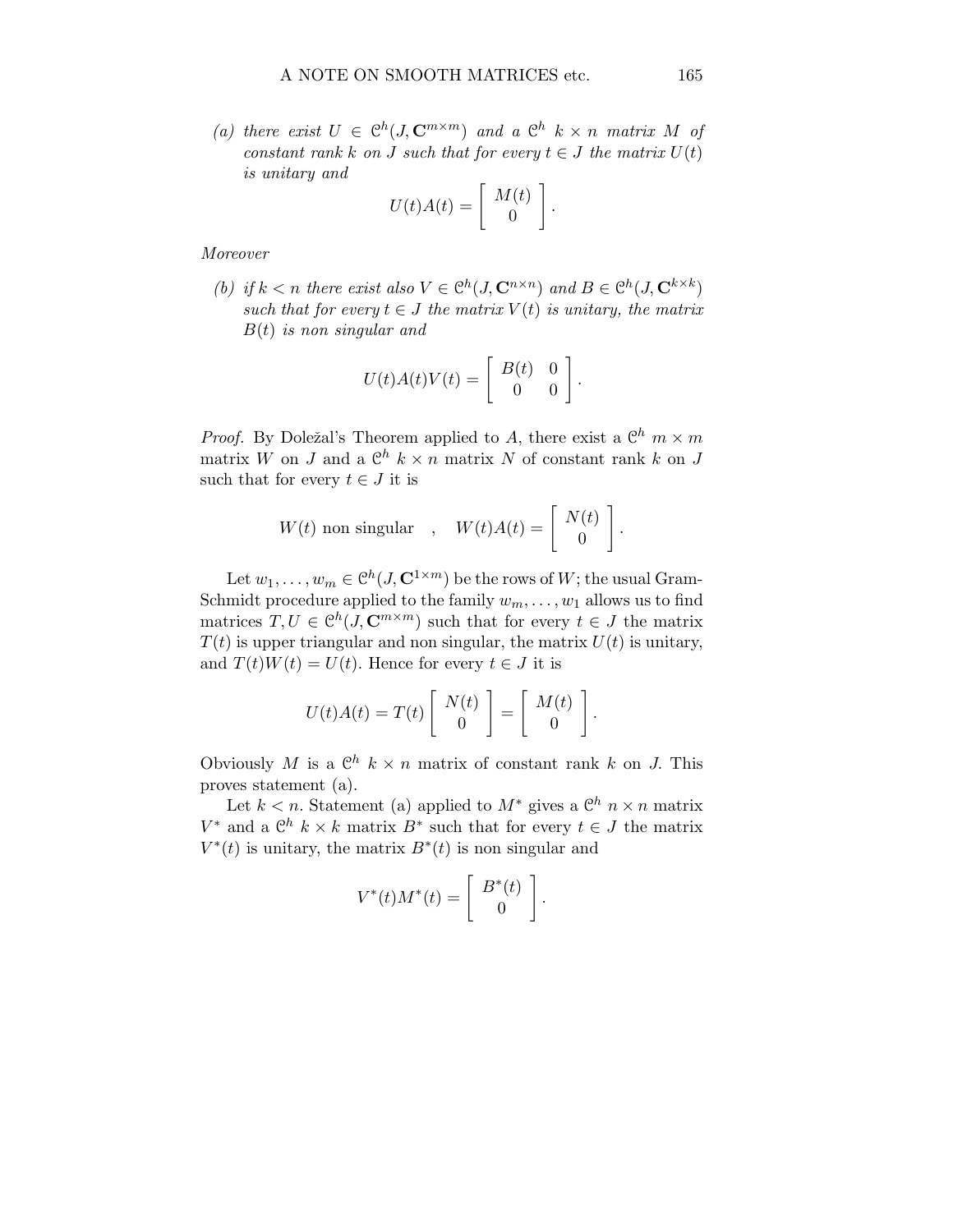Hence for every  $t \in J$  it is

$$
U(t)A(t)V(t) = \begin{bmatrix} M(t) \\ 0 \end{bmatrix} V(t) = \begin{bmatrix} B(t) & 0 \\ 0 & 0 \end{bmatrix}.
$$

This proves statement (b).

COROLLARY 3.4. Let A be a  $\mathbb{C}^h$   $m \times n$  matrix of constant rank on J. Let  $a \in \mathcal{C}^h(\mathcal{J}, \mathbf{C}^{1 \times n})$  be such that  $a(t) \in \langle A(t) \rangle$  for every  $t \in \mathcal{J}$ . Then there exists  $\omega \in \mathcal{C}^h(J, \mathbf{C}^{1 \times m})$  such that  $a = \omega A$ .

*Proof.* If for every  $t \in J$  it is rank  $A(t) = 0$ , then  $a = 0$  and hence  $\omega = 0$  verifies the statement. If for every  $t \in J$  it is rank  $A(t) = k \geq$ 1, by Theorem 2.4 there exists  $H \in \mathcal{C}^h(J, \mathbf{C}^{k \times m})$  such that for every  $t \in J$  the rows of  $H(t)A(t)$  are an orthonormal basis of  $\langle A(t) \rangle$ .

Obviously, for every  $t \in J$  there exists a unique  $\alpha(t) \in \mathbb{C}^{1 \times k}$  such that  $a(t) = \alpha(t)H(t)A(t)$ . A straightforward argument proves that  $\alpha \in \mathcal{C}^h(J, \mathbf{C}^{1 \times k})$ . Hence it is sufficient to choose  $\omega = \alpha H$ .  $\Box$ 

COROLLARY 3.5. Let  $A, A_1$  be  $\mathbb{C}^h$  matrices of dimension  $m \times n$ ,  $m_1 \times n$ and of constant rank  $k, k_1$  on J such that

$$
\langle A_1(t) \rangle \subset \langle A(t) \rangle \quad \text{for every } t \in J,
$$
  

$$
0 < k_1 < k.
$$

There exist  $\mathbb{C}^h$  matrices  $\Lambda_1, \Lambda_2$  of dimension  $k_1 \times m, (k - k_1) \times m$ of constant rank  $k_1, k - k_1$  on J such that for every  $t \in J$  the rows of  $\Lambda_1(t)A(t)$  are an orthonormal basis of  $\langle A_1(t) \rangle$  and the rows of

$$
\left[\begin{array}{c}\Lambda_1(t)\\ \Lambda_2(t)\end{array}\right]A(t)
$$

are an orthonormal basis of  $\langle A(t) \rangle$ .

In particular, for every  $t \in J$  it is

$$
\operatorname{rank}\Lambda_1(t)A(t) = k_1, \quad \operatorname{rank}\Lambda_2(t)A(t) = k - k_1, \quad \operatorname{rank}\left[\begin{array}{c} \Lambda_1(t) \\ \Lambda_2(t) \end{array}\right] = k
$$

and

$$
\langle A_1(t) \rangle = \langle \Lambda_1(t) A(t) \rangle,
$$
  

$$
\langle A(t) \rangle = \langle A_1(t) \rangle \oplus \langle \Lambda_2(t) A(t) \rangle.
$$

 $\Box$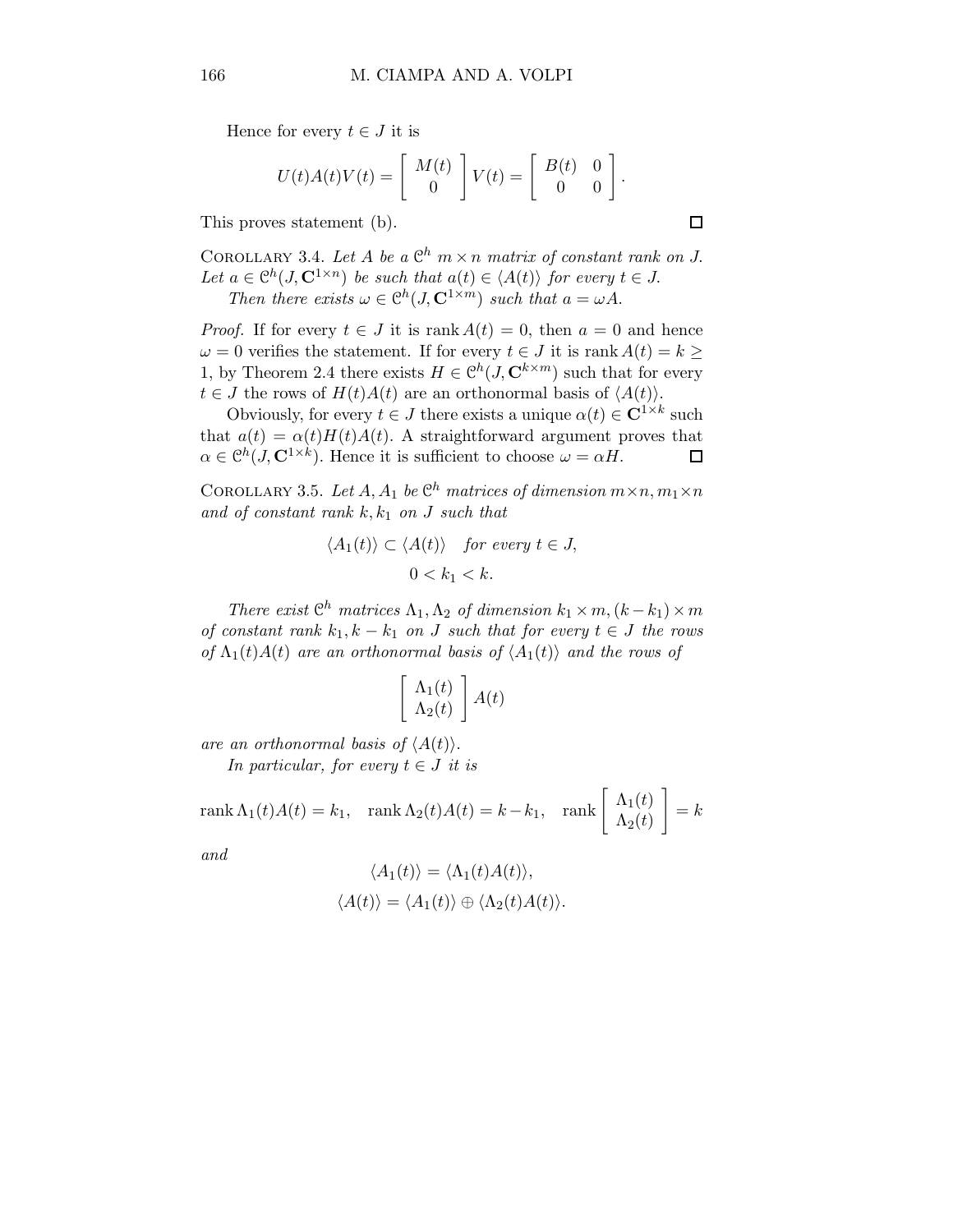Proof. By Theorem 2.4 (respectively: by Theorem 2.4 and Corollary 3.4) there exists a  $\mathcal{C}^h$  matrix H (respectively:  $H_1$ ) such that for every  $t \in J$  the rows of the matrix  $H(t)A(t)$  (respectively:  $H_1(t)A(t)$ ) are an othonormal basis of  $\langle A(t) \rangle$  (respectively: of  $\langle A_1(t) \rangle$ ). Let  $B = HA \in \mathcal{C}^h(J, \mathbf{C}^{k \times n})$  and  $B_1 = H_1A \in \mathcal{C}^h(J, \mathbf{C}^{k_1 \times n})$ .

Let  $\Lambda_1 = H_1$ .

Let  $B_2 = A(I - B_1^*B_1)$ . It is easily seen that for every  $t \in J$  it is

$$
\{a \in \langle A(t) \rangle : a \perp \langle A_1(t) \rangle\} = \{a \in \langle A(t) \rangle : a \perp \langle B_1(t) \rangle\} = \langle B_2(t) \rangle
$$

and

$$
\langle A(t) \rangle = \langle A_1(t) \rangle \oplus \langle B_2(t) \rangle.
$$

Since  $B_2$  is a  $\mathbb{C}^h$   $m \times n$  matrix of constant rank  $k - k_1$  on J, by Theorem 2.4 and Corollary 3.4 there exists a unique  $\mathbb{C}^h$  matrix  $\Lambda'$ such that for every  $t \in J$  the rows of the  $\mathcal{C}^h$  matrix  $B'_2 = \Lambda' B =$  $\Lambda' H A$  are an orthonormal basis of  $\langle B_2(t) \rangle$ ; let  $\Lambda_2 = \Lambda' H$ .

It is easily seen that  $\Lambda_1, \Lambda_2$  verify the statement.

COROLLARY 3.6. Let  $A_1, A_2$  be  $\mathbb{C}^h$  matrices of dimension  $m_1 \times n$ ,  $m_2 \times n$  and of constant rank  $k_1, k_2$  on J. Let

$$
\dim \langle A_1(t) \rangle \cap \langle A_2(t) \rangle = k \ge 1 \quad \text{for every } t \in J.
$$

Then there exist  $\mathbb{C}^h$  matrices  $\Lambda_1, \Lambda_2$  of dimension  $k \times m_1$  and  $k \times m_2$  respectively such that  $\Lambda_1 A_1 = \Lambda_2 A_2$  and for every  $t \in J$ the rows of  $\Lambda_1(t)A_1(t) = \Lambda_2(t)A_2(t)$  are an orthonormal basis of  $\langle A_1(t)\rangle \cap \langle A_2(t)\rangle.$ 

In particular, for every  $t \in J$  it is

$$
\langle A_1(t) \rangle \cap \langle A_2(t) \rangle = \langle \Lambda_1(t) A_1(t) \rangle
$$

and

$$
\langle A_1(t)\rangle \cap \langle A_2(t)\rangle = \langle \Lambda_2(t)A_2(t)\rangle.
$$

*Proof.* Since for every  $t \in J$  it is

$$
\langle A_1(t) \rangle \cap \langle A_2(t) \rangle = (\langle A_1(t) \rangle^{\perp} + \langle A_2(t) \rangle^{\perp})^{\perp},
$$

 $\Box$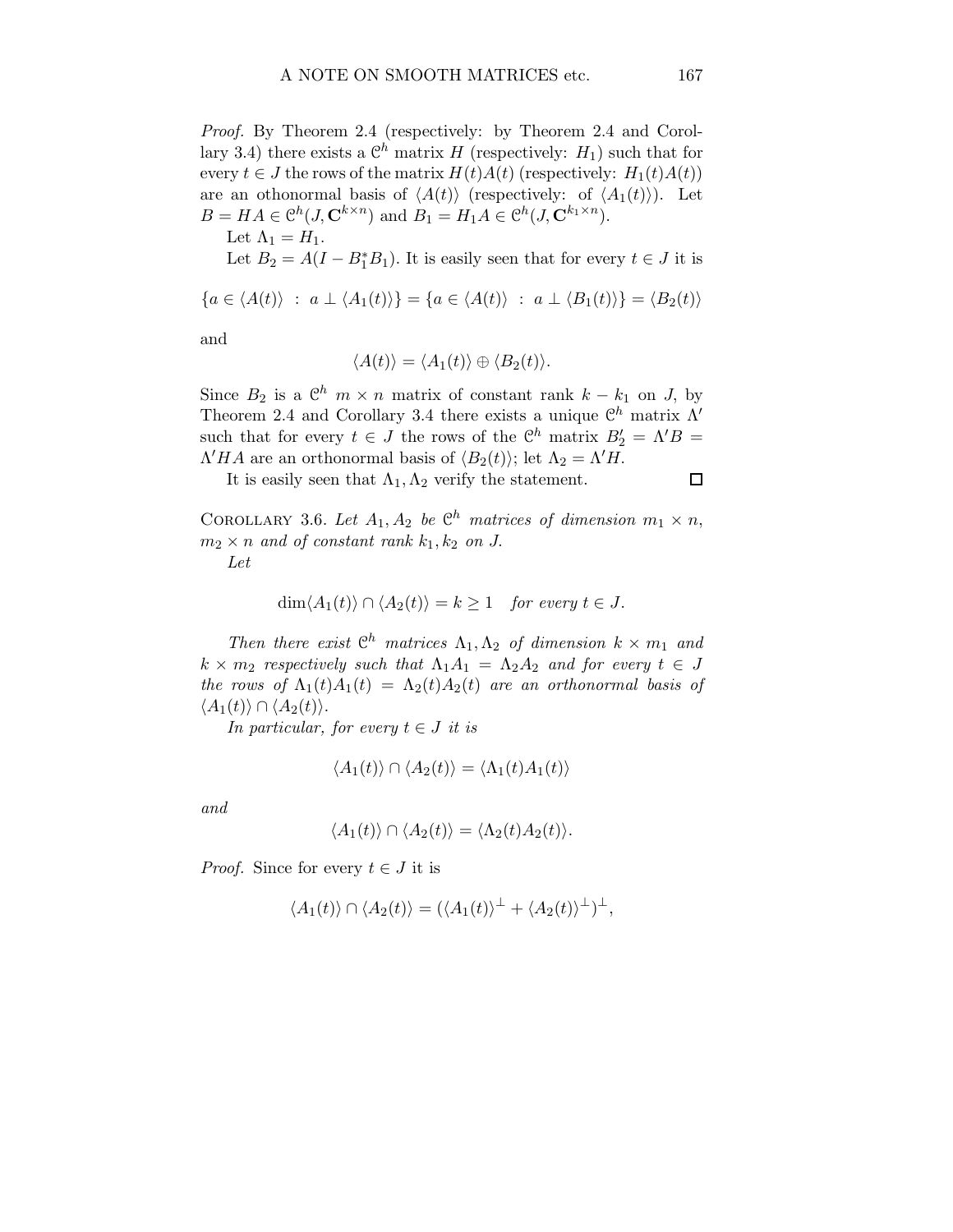by the assumptions, Corollary 3.1 and Theorem 2.4, there is a  $\mathbb{C}^h$  $k \times n$  matrix  $\Omega$  of constant rank on J such that for every  $t \in J$  the rows of  $\Omega(t)$  are an orthonormal basis of  $\langle A_1(t) \rangle \cap \langle A_2(t) \rangle$ .

By Corollary 3.4 applied first to  $A_1$  and each row of  $\Omega$ , and then to  $A_2$  and each row of  $\Omega$ , there exist  $\mathcal{C}^h$  matrices  $\Lambda_1$  and  $\Lambda_2$  of dimension  $k \times m_1$  and  $k \times m_2$  respectively such that  $\Omega(t) = \Lambda_1(t)A_1(t) = \Lambda_2(t)A_2(t)$ .  $\Lambda_2(t)A_2(t)$ .

## 4. Appendix

In this Appendix we consider the following statement proved in [1] and used to show the existence of smooth SVD and complete QR factorizations of a  $\mathbb{C}^h$  matrix (Theorem 2.4 and Corollary 2.5 of [1]).

THEOREM 4.1 (SEE [1], THEOREM 2.4). Let A be a  $\mathbb{C}^h$   $m \times n$  matrix of constant rank k on **R** and let  $m > n$  and  $1 \leq k \leq n$ .

Then there exist  $U \in \mathcal{C}^h(\mathbf{R}, \mathbf{C}^{m \times m})$ ,  $V \in \mathcal{C}^h(\mathbf{R}, \mathbf{C}^{n \times n})$  and  $S^+ \in$  $\mathbb{C}^h(\mathbf{R},\mathbf{C}^{k\times k})$  such that for every  $t \in J$  the matrices  $U(t)$  and  $V(t)$ are unitary, the matrix  $S^+(t)$  is hermitian positive definite and

$$
U(t)^* A(t) V(t) = \begin{bmatrix} S^+(t) & 0 \\ 0 & 0 \end{bmatrix}.
$$

This statement has been proved in [1] as a nontrivial consequence of a result by Sibuya on a block diagonalization of  $\mathbb{C}^h$  matrices. To show that Doležal's Theorem may play a role in smooth SVD and complete QR factorizations, we prove that Theorem 4.1 may be easily obtained (through Corollary 3.3) by Doležal's Theorem as follows.

LEMMA 4.2. Let B be a  $\mathbb{C}^h$   $k \times k$  matrix on **R** such that for every  $t \in \mathbf{R}$  the matrix  $B(t)$  is non singular.

Then there exist matrices  $Q, S \in \mathcal{C}^h(\mathbf{R}, \mathbf{C}^{k \times k})$ , such that for every  $t \in \mathbf{R}$  the matrix  $Q(t)$  is unitary, the matrix  $S(t)$  is hermitian positive definite and

$$
B(t) = Q(t)S(t).
$$

*Proof.* Let  $H$  be the set of all hermitian  $k \times k$  matrices, and consider it (in the obvious way) as a normed vector space of dimension  $k^2$  on **R**. Let  $\mathcal{P}$  be the open subset of  $\mathcal{H}$  of all hermitian positive definite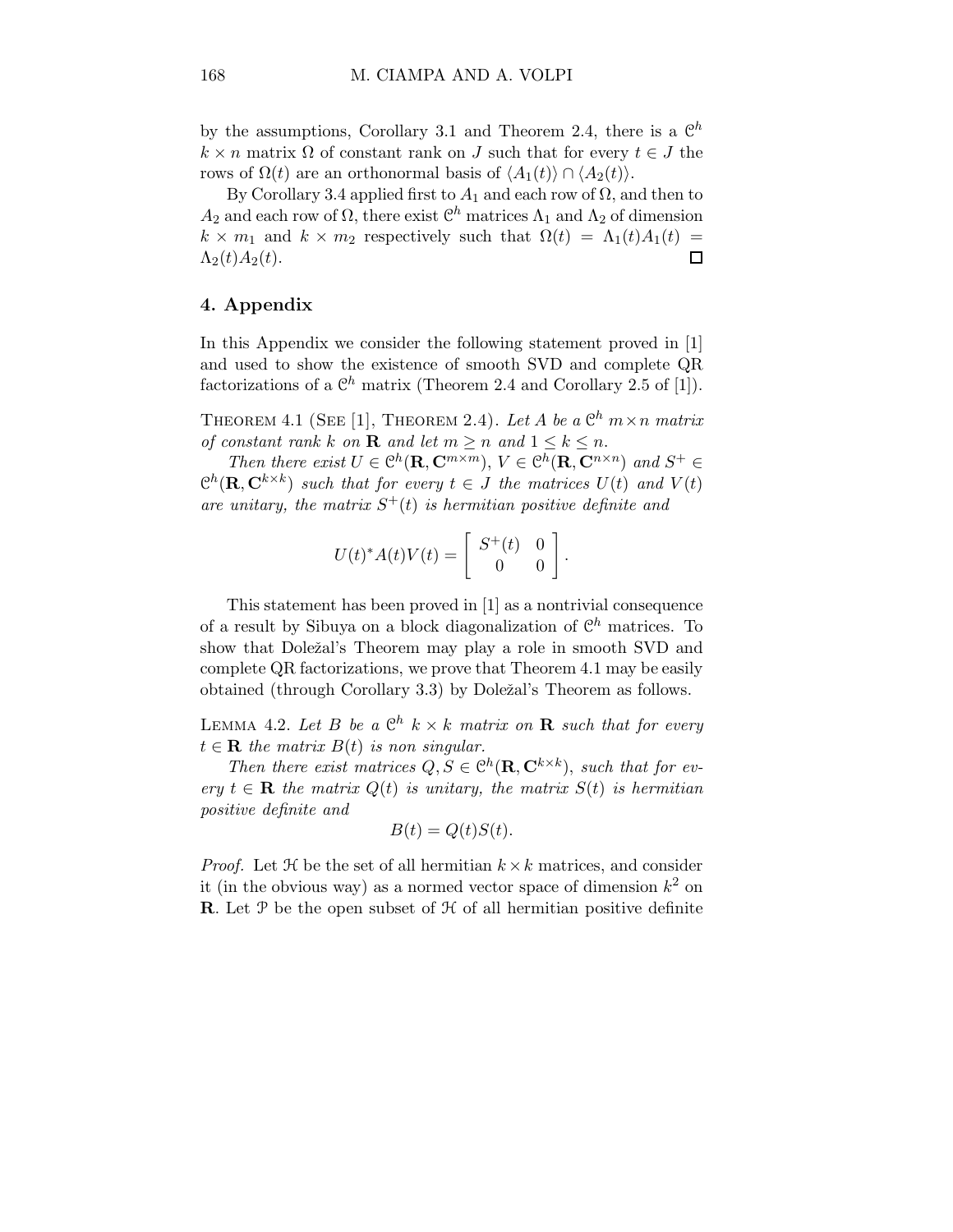$k \times k$  matrices. For every  $M \in \mathcal{P}$ , let  $\sqrt{M}$  be the unique element of  $\mathcal{P}$ such that  $(\sqrt{M})^*\sqrt{M} = M$ . The argument of the proof of Theorem "Derivative of the square root" on page 23 of [9] proves that the map

$$
\sqrt{\bullet} : \mathcal{P} \to \mathcal{P}
$$

is a  $\mathcal{C}^{\infty}$ -map.

For every  $t \in \mathbf{R}$  let  $S(t) = \sqrt{B(t)^*B(t)}$  and  $Q(t) = B(t)S(t)^{-1}$ . The above argument proves that  $S \in \mathcal{C}^h(\mathbf{R}, \mathbf{C}^{k \times k})$ , hence also  $Q \in$  $\mathcal{C}^h(\mathbf{R},\mathbf{C}^{k\times k})$ ; moreover, for every  $t \in \mathbf{R}$  it is  $B(t) = Q(t)S(t)$ , and the matrix  $Q(t)$  is unitary.

We can now give the proof of Theorem 4.1.

*Proof.* There exist matrices  $U_1 \in \mathcal{C}^h(\mathbf{R}, \mathbf{C}^{m \times m})$ ,  $V \in \mathcal{C}^h(\mathbf{R}, \mathbf{C}^{n \times n})$ and  $B \in \mathcal{C}^h(\mathbf{R}, \mathbf{C}^{k \times k})$  such that for every  $t \in \mathbf{R}$  the matrices  $U_1(t)$ and  $V(t)$  are unitary, the matrix  $B(t)$  is non singular and

(i) whenever  $k < n \leq m$  it is

$$
U_1(t)A(t)V(t) = \begin{bmatrix} B(t) & 0 \\ 0 & 0 \end{bmatrix},
$$

(ii) whenever  $k = n < m$  it is

$$
U_1(t)A(t)V(t) = \left[\begin{array}{c} B(t) \\ 0 \end{array}\right],
$$

(iii) whenever  $k = n = m$  it is

$$
U_1(t)A(t)V(t) = B(t).
$$

The existence of matrices verifying (i) follows by Corollary 3.3, (ii) follows by (a) of Corollary 3.3 and assuming  $V = I$ , and (iii) is obvious assuming  $U_1 = V = I$ .

Then, the statement follows applying Lemma 4.2 to B. $\Box$